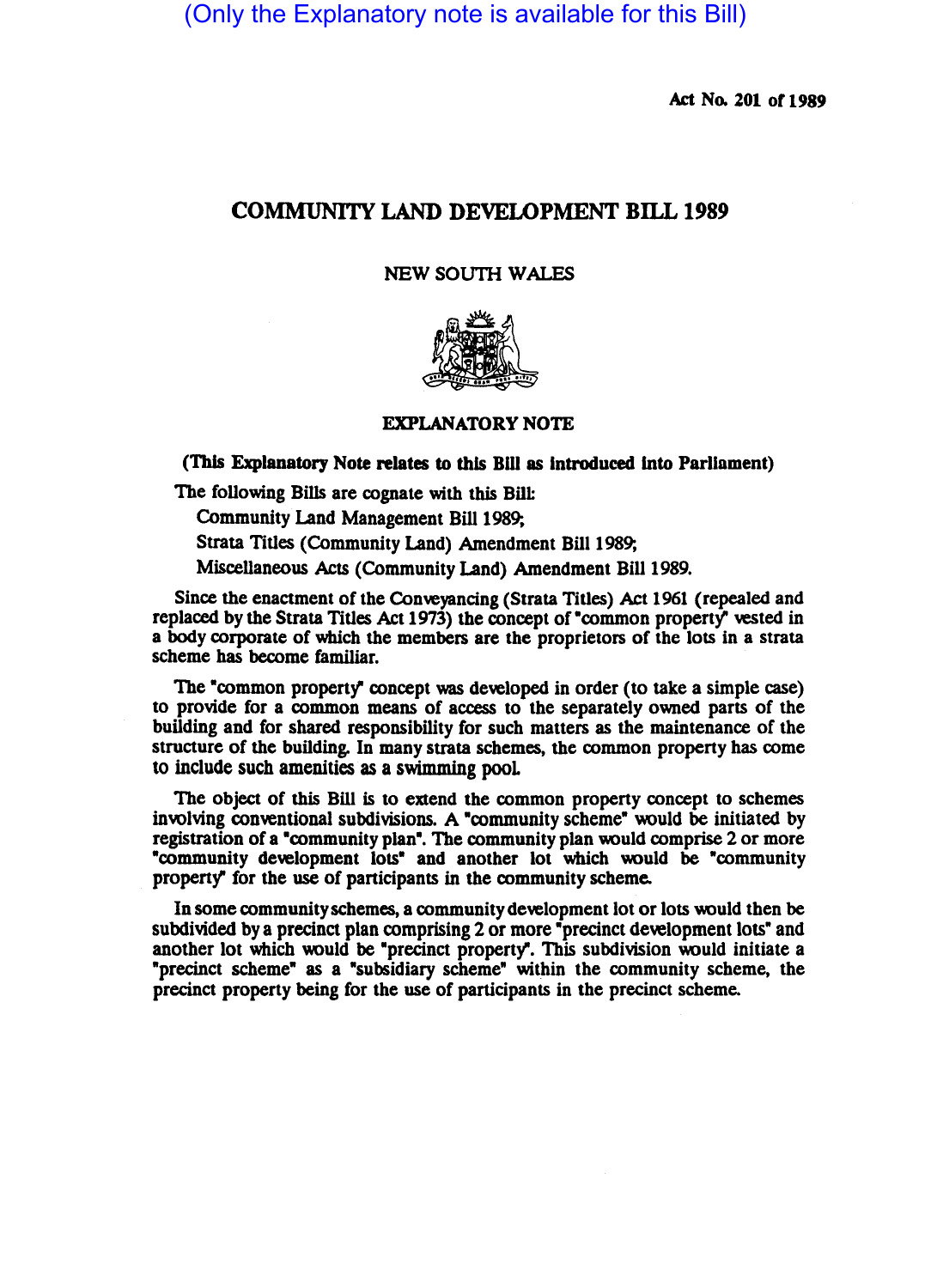Some community schemes would not include precinct schemes.

A development lot, being:

- (a) a precinct development lot in a community scheme that includes precinct schemes; or
- (b) a community development lot in a community scheme that does not include precinct schemes,

may in turn. be subdivided by a "neighbourhood plan". The other development lots in the scheme would be subdivided either by a neighbourhood plan or by a strata plan under the Strata Titles Act 1973.

A neighbourhood plan would consist of 2 or more "neighbourhood lots" for separate occupation and another lot which would be neighbourhood propeny. Its registration would create a "neighbourhood scheme", the neighbourhood propeny being for the use of participants in the neighbourhood scheme.

A neighbourhood scheme or strata scheme initiated by subdivision of a precinct development lot would be a subsidiary scheme within:

- (a) the precinct scheme; and
- (b) the community scheme under which the precinct scheme is a subsidiary scheme.

A neighbourhood scheme or strata scheme initiated by subdivision of a community development lot would be a subsidiary scheme within the community scheme.

The Bill also provides for neighbourhood schemes that are not part of a community scheme. These would be initiated by registration of a neighbourhood plan subdividing land other than a development lot into 2 or more lots for separate occupation and another lot which would be neighbourhood propeny.

The registration of a community plan would constitute a corporation (referred to as a "community association") in which the community propeny in the community plan would vesL

The registration of a precinct plan would constitute a corporation (referred to as a "precinct association") in which the precinct property in the precinct plan would vesL

The registration of a neighbourhood plan would constitute a corporation (referred to as a "neighbourhood association") in which the neighbourhood property in the neighbourhood plan would vesL

This Bill deals with the registration of community plans, precinct plans, neighbourhood plans and related documents, matters affecting association propeny and access ways within a scheme and the effect of a resumption of land in a scheme.

The expression "association property" is used to describe community property, precinct property and neighbourhood property. The expression "common property" is retained in relation to strata schemes.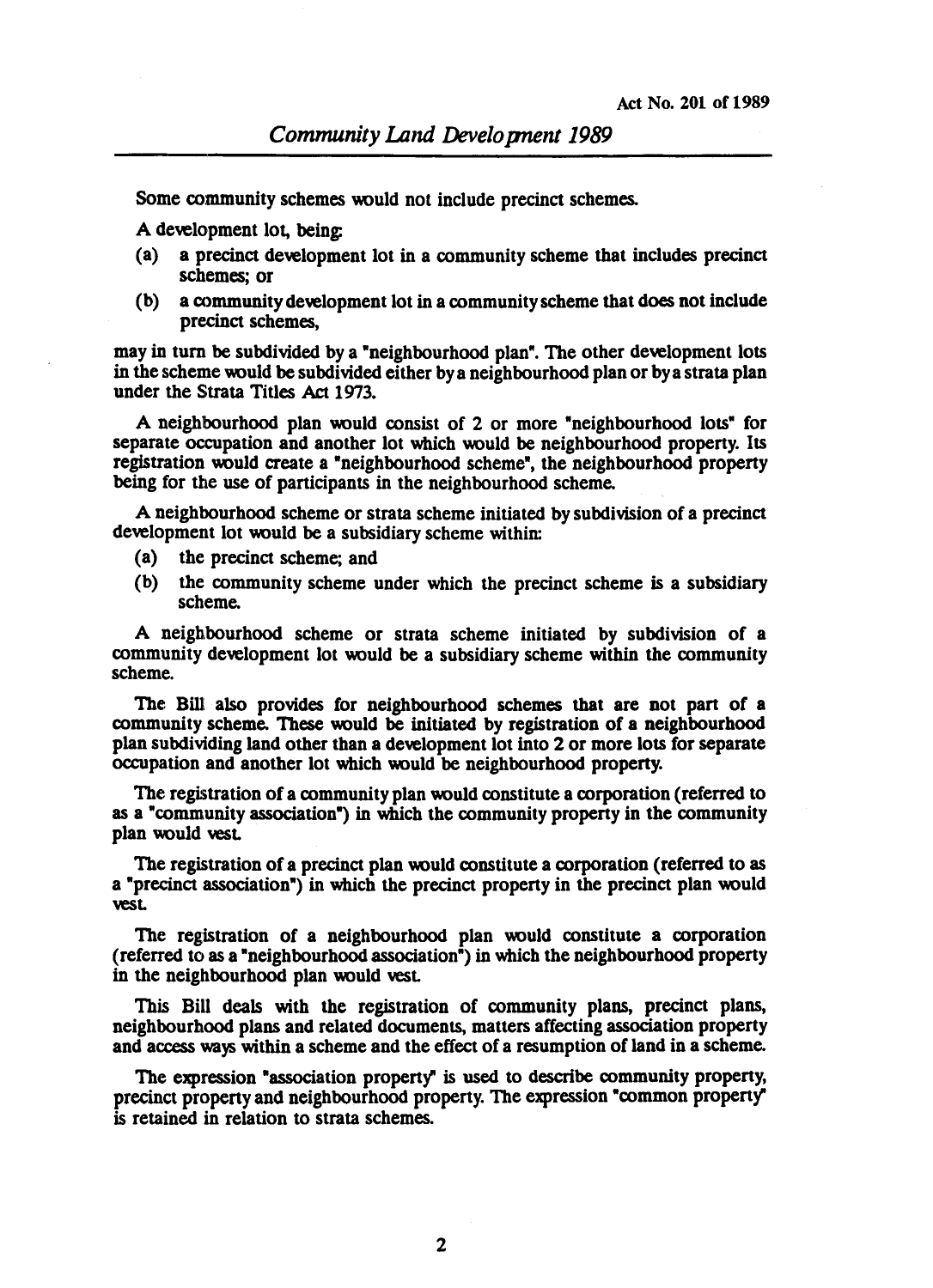As in strata schemes, matters such as the value of votes on a poll among members of an association and the proportionate shares in association property are based on the concept of "unit entitlements" representing the comparative values of lots in the relevant scheme.

The cognate Community Land Management Bill 1989 deals with the management of a community scheme, precinct scheme or neighbourhood scheme constituted on the registration of a community plan, precinct plan or neighbourhood plan.

If a community scheme is to include a strata scheme, the Strata Titles Act 1973 will continue to deal with the registration of the strata plan and related documents and (with some exceptions) with the managemenL The proposed Act will, however, deal with resumptions of land in a strata scheme that is part of a community scheme.

References in this Explanatory Note, and in the proposed Act, to a strata scheme and related matters apply only to a strata scheme that is a subsidiary scheme within a community scheme.

## PART 1 - PRELIMINARY

Clause 1 specifies the short title of the proposed AcL

Clause 2 provides for the commencement of the proposed AcL

Clause 3 defines certain expressions for the purposes of the proposed AcL

Clause 4 excludes from registration under the proposed Act a subdivision that should be effected under the Strata Titles Act 1973. It also provides for the proposed Act to bind the Crown except in relation to obtaining approvals and certificates from a consent authority (local council).

### PART 2 • COMMUNITY SCHEMES AND PRECINCT SCHEMES

Clause 5 provides for the registration of a community plan subdividing land into 2 or more community development lots and another lot that is community property. There must be lodged with the plan a community management statement setting out rules for the day-to-day management of the community scheme. There may be lodged with the plan a development contract explaining the manner in which (including the stages in which) it is proposed to develop the community scheme.

Clause 6 enables minor adjustments to be made to the boundaries shown on a community plan.

Clause 7 enables 2 or more, but not all, of the community development lots in a community plan to be consolidated.

Clause 8 enables a community development lot to be subdivided into 2 or more community development lots.

Clause 9 provides for the registration of a precinct plan subdividing a community development lot into 2 or more precinct development lots and another lot that is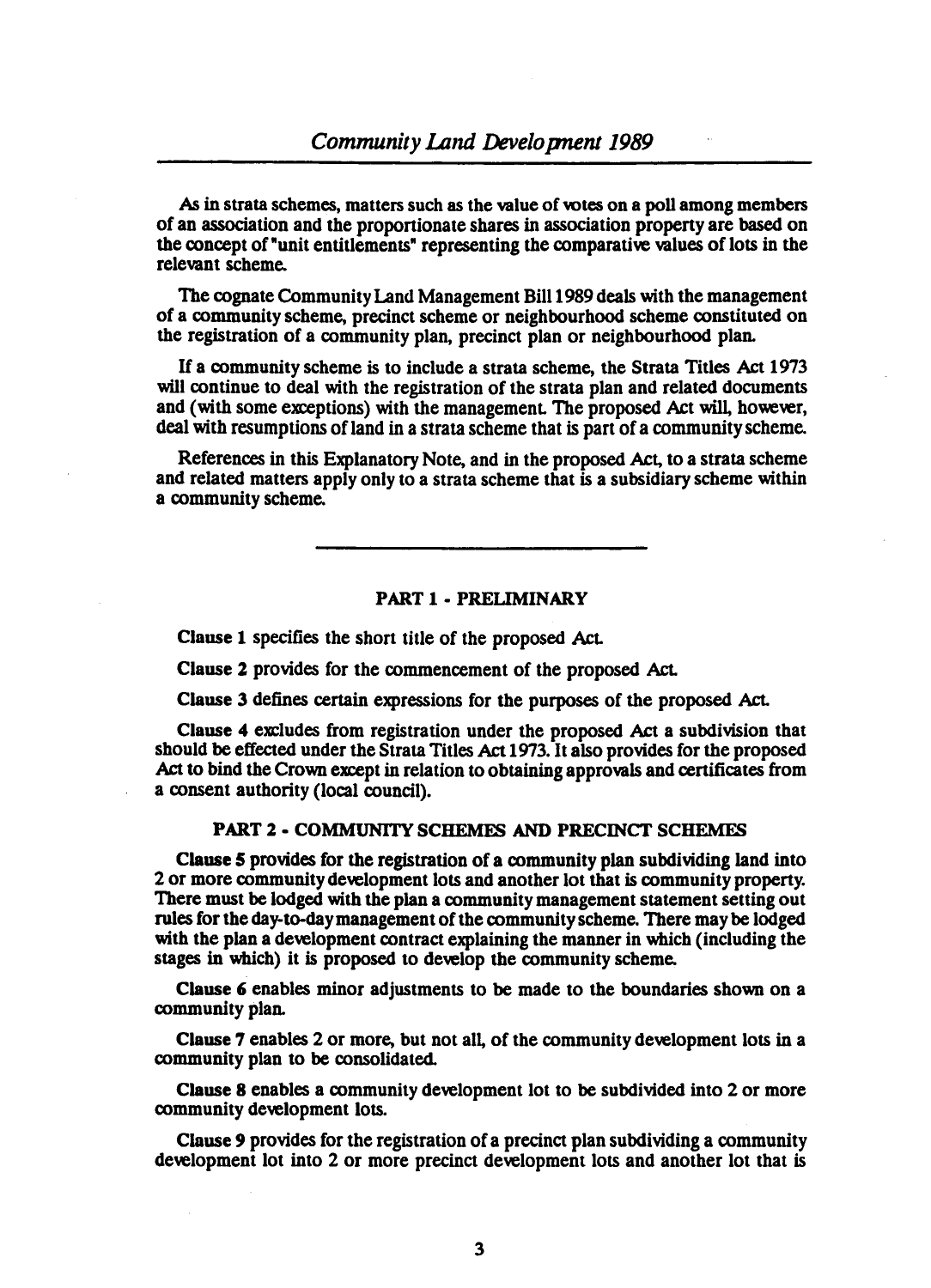precinct propeny. There must be lodged with the precinct plan a precinct management statement setting out rules for the day-to-day management of the precinct scheme. There may be lodged with a precinct plan a development contract explaining the manner in which (including the stages in which) it is proposed to develop the precinct scheme.

Clause 10 enables minor adjustments to be made to the boundaries shown on a precinct plan.

Clause 11 enables 2 or more, but not all, of the precinct development lots in a precinct plan to be consolidated.

Clause 12 enables a precinct develppment lot to be subdivided into 2 or more precinct development lots.

Clause 13 sets out the procedure for subdividing a development lot by a neighbourhood plan or a strata plan in order to constitute a subsidiary scheme within the commuriityscheme, and any precinct scheme, of which the development lot forms pan. A neighbourhood plan must be accompanied by a development contract explaining the manner in which it is proposed to develop the neighbourhood scheme.

Clause 14 enables a community development lot to be convened to community propenyand a precinct development lot to be convened to precinct propeny instead of being subdivided by a neighbourhood plan or a strata plan.

Clause 15 sets out the procedure to be followed in order to sever a development lot from a community scheme or a precinct scheme.

Clause 16 enables a community association or a precinct association to add to its association propeny by taking land on lease.

Clause 17 enables a community association or precinct association to grant a lease of some, but not all, of its association property that is not held by it on lease.

#### PART 3 • NEIGHBOURHOOD SCHEMES

Clause 18 provides for the registration of the neighbourhood plan for a neighbourhood scheme that is not a subsidiary scheme within a community scheme. There must be lodged with such a plan:

- (a) a development contract explaining the manner in which it is proposed to develop the neighbourhood scheme; and
- (b) a neighbourhood management statement setting out proposed rules for the day-to-day management of the neighbourhood scheme.

Clause 19 enables 2 or more (but not all) of the neighbourhood lots in a neighbourhood scheme to be consolidated.

Clause 20 enables a neighbourhood lot to be convened to neighbourhood property.

Clause 21 enables a neighbourhood association to dedicate neighbourhood property to open or widen a public road or to create a public reserve or a drainage reserve.

4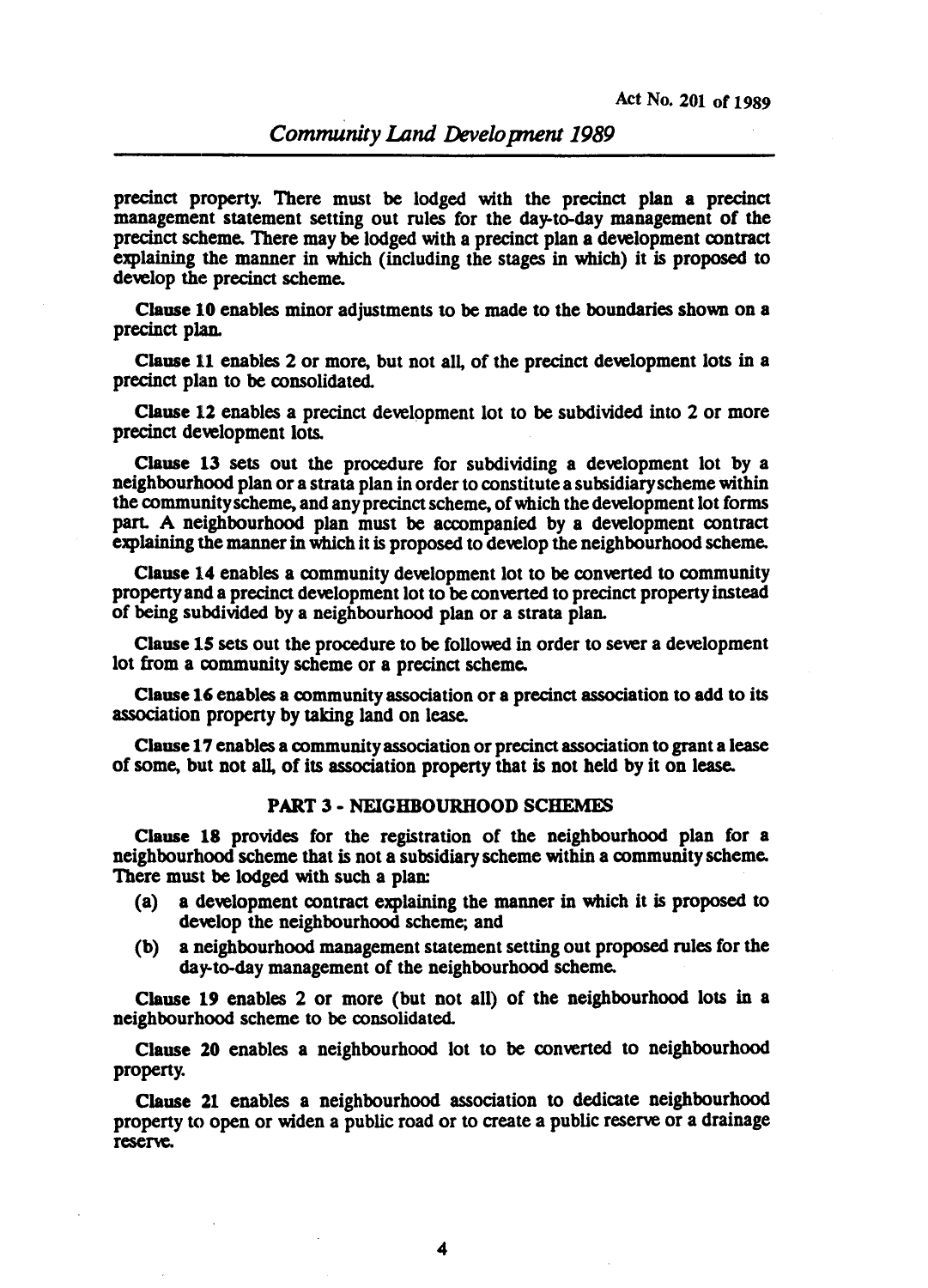Clause 22 provides for various ways in which neighbourhood lots, and neighbourhood property, may be subdivided.

Clause 23 enables a neighbourhood association to acquire additional neighbourhood property by way of lease or, if the neighbourhood scheme is not a subsidiary scheme, by way of transfer.

Clause 24 enables a neighbourhood association to grant a lease of any of its neighbourhood property that is not held by it on lease and, if the neighbourhood scheme is not a subsidiary scheme, enables it to transfer some of its neighbourhood property.

#### PART 4 • COMMUNITY SCHEMES, PRECINCT SCHEMES AND NEIGHBOURHOOD SCHEMES

Clause 25 provides for the constitution:

- (a) on registration of a community plan· of a oorporation named as a oommunity association with the same number as the registered plan; or
- (b) on registration of a precinct plan of a oorporation named as a precinct association with the same number as the registered plan; or
- (c) on registration of a neighbourhood plan of a oorporation named as a neighbourhood association with the same number as the registered plan.

This clause also provides for the membership and functions of the oorporations to be as prescribed by the proposed Community Land Management Act 1989 (cognate Bill).

Clause 26 relates to the functions of a consent authority (local council) in relation to:

- (a) development oonsent to a community scheme or precinct scheme the SUbject of a proposed (optional) development oontract; or
- (b) development oonsent to a neighbourhood scheme the subject of a proposed (mandatory) development oontract.

Clause 27 provides for the registration of an amendment made under the proposed Community Land Management Act 1989 to a development oontract.

Clause 28 provides for registration of a notification of expiration of the initial period for a oommunity scheme, a precinct scheme or a neighbourhood scheme. The initial period for a scheme is the period during which the developer of the scheme has at least two-thirds of the voting power on a poll conducted among members of the association constituted under the scheme.

Clause 29 imposes requirements for initial and revised schedules of unit entitlements applicable under a community scheme, precinct scheme or neighbourhood scheme.

Clause 30 sets out the procedure for obtaining a revised schedule of unit entitlements for a scheme.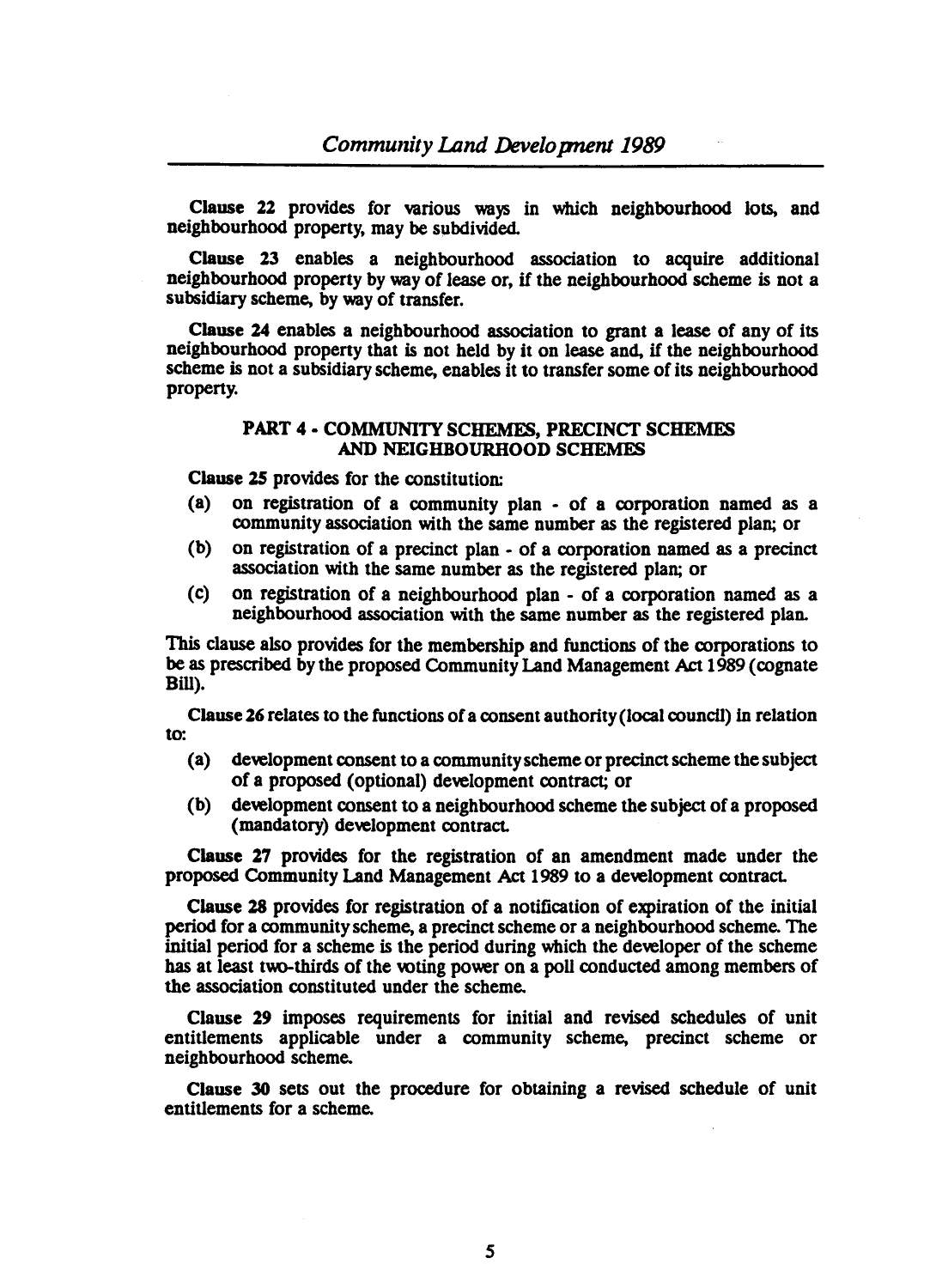Clause 31 vests:

- (a) in a community association the community property in the community scheme; and
- (b) in a precinct association the precinct property in the precinct scheme; and
- (c) in a neighbourhood association the neighbourhood property in the neighbourhood scheme,

as agent for the member, or members, of the association.

Clause 32 bases on unit entitlements the proportionate share in association property held by the members of an association.

Clause 33 restricts dealings in association property to those provided for under the proposed Act and the proposed Community Land Management Act 1989.

Clause 34 provides a procedure under which a public authority may, as an alternative to resumption, purchase land (including association property) the subject of a community scheme, precinct scheme or neighbourhood scheme.

Clause 35 enables a community association:

- (a) to create or accept an easement, or a restriction on use, that burdens or benefits the community property or the community parcel; or
- (b) to release, or accept the release of, such an casement or restriction on use other than the statutory easement referred to in clause 36.

The clause also enables a precinct association or neighbourhood association to act in a similar manner.

Clause 36 creates a statutory easement for the passage within a community scheme, a subsidiary scheme or a neighbourhood scheme that is not part of a community scheme of water, sewerage, drainage, gas, electricity and electronic services, and other services.

Clause 37 deals with the registration of additional and replacement sheets for a community plan, a precinct plan or a neighbourhood plan.

Clause 38 enables the Registrar-General to simplify a schedule of unit entitlements.

) Clause 39 provides for the registration of an amendment to a management statement made under the proposed Community Land Management Act 1989.

Clause 40 deals with the registration of certain orders made by a Community Titles Board constituted under the proposed Community Land Management Act 1989 or by a Court.

## PART 5 - ACCESS TO SCHEMES

Proposed Part 5 deals with the internal road network in a community scheme, precinct scheme or neighbourhood scheme.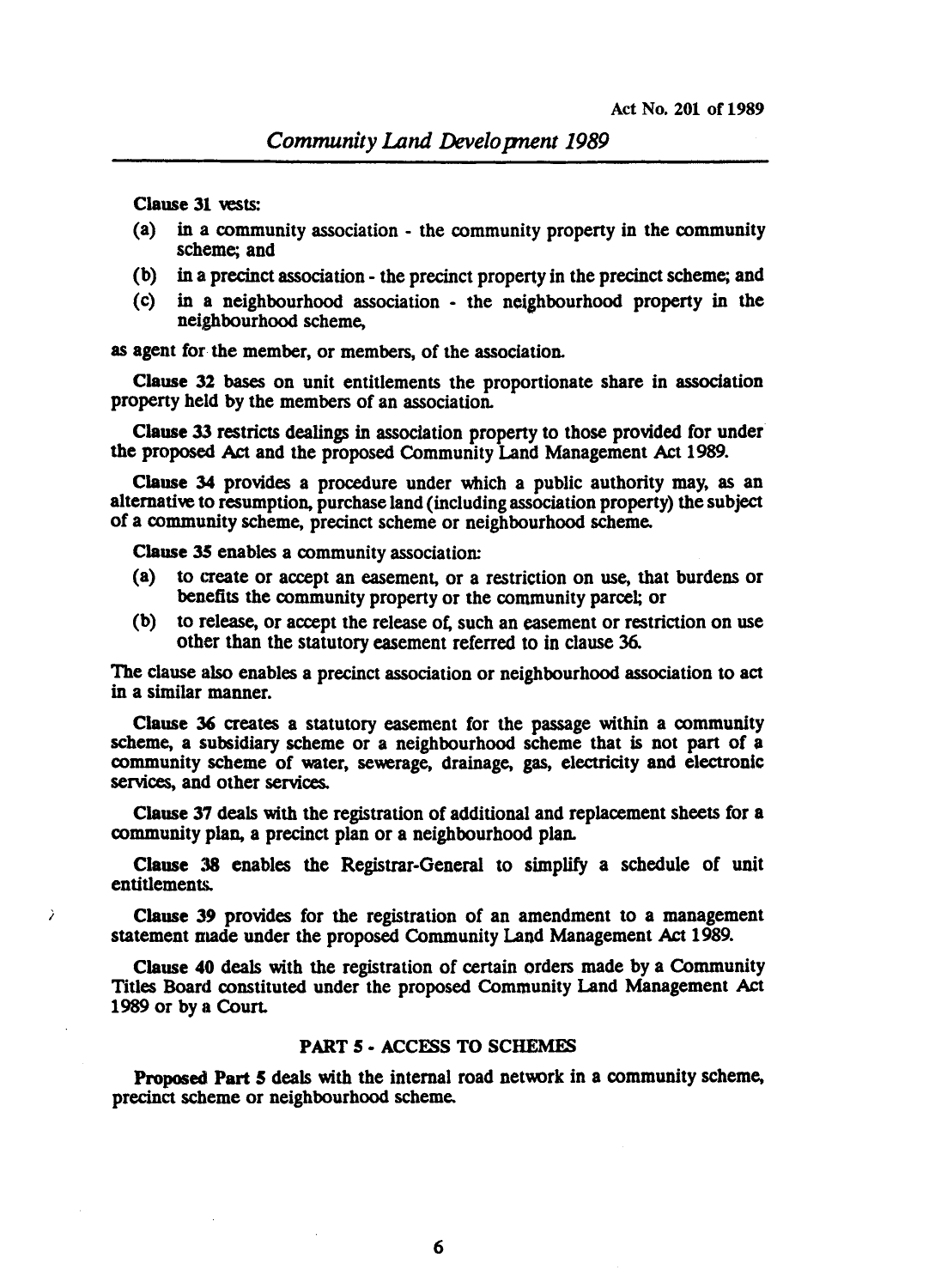Proposed Division 1 (clauses 41-43) provides for the setting apart as open access ways of parts of the association property in a scheme. These would provide access to the scheme by the general public.

Proposed Division *1* (clauses 44-46) provides for the setting apart of private access ways of parts of the association property in a scheme. These would be roads connected to open access ways and a public road but would be for use only by participants in the scheme and their invitees.

#### Proposed Division 3 consists of:

Clause 47 which retains access ways as association property and excludes the operation of the Loca1 Government Act 1919 in so far as it \\{)uld otherwise vest the access way in the local counciL

Clause 48 which excludes in relation to an access way the rule of law under which the owner of adjoining land would otherwise have title to the access way up to the middle line of the road. It also limits the rights of an adjoining owner to those conferred by the proposed Act and the proposed Community Land Management Act 1989.

#### PART 6 - RESUMPTIONS

Clause 49 provides for proposed Part 6 to prevail if it is inconsistent with another Act. The proposed Part applies only to resumptions of land within a community scheme, precinct scheme or neighbourhood scheme, or a strata scheme that is within a community scheme.

Clause 50 requires a notice of resumption to state whether or not the land resumed is excluded from the related scheme and deals with the consequences of such an exclusion.

Clause 51 requires the resumption:

- (a) of the whole of a community parcel if it is proposed to resume all the community property or all the development lots (including those already subdivided) in the community parcel; or
- (b) of the whole of a precinct parcel if it is proposed to resume all the precinct property or all the precinct development lots (including those already subdivided) in the precinct parcel; or
- (c) of the whole of a neighbourhood parcel if it is proposed to resume all the neighbourhood property, or all the neighbourhood lots, in the neighbourhood parcel; or

'.

(d) of the whole of a strata parcel if it is proposed to resume all the common property, or all the strata lots, in the strata parceL

Clause 52 requires a resuming authority, before resuming a community parcel, precinct parcel, neighbourhood parcel or strata parcel, to apply to the Supreme Court for an order terminating the related scheme if the resumed land is to be excluded from the scheme.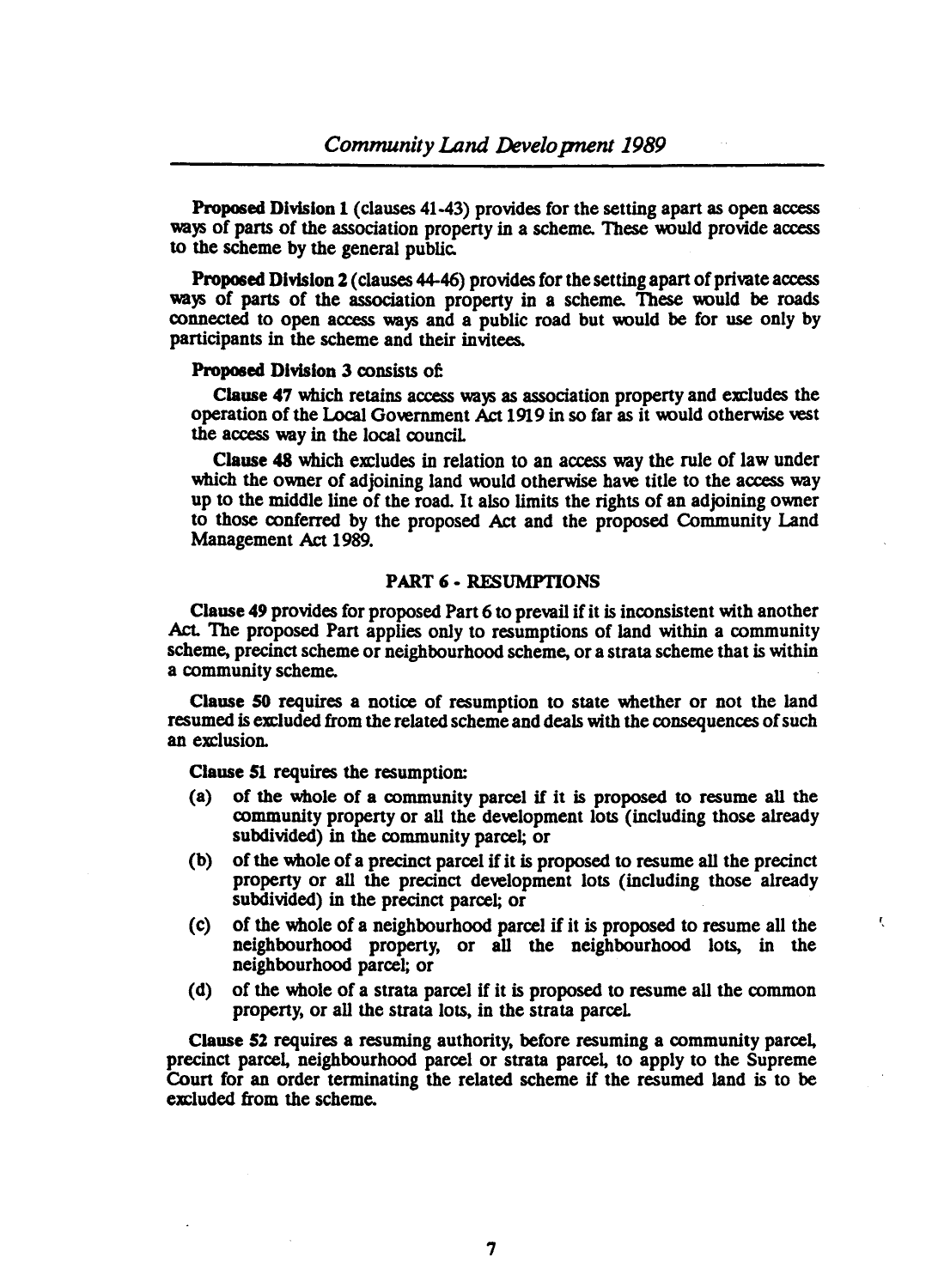Clause S3 requires a resuming authority to apply to the Supreme Court for an order dealing with the consequences of a proposed resumption other than a resumption of part only of the association property or common property in a scheme.

Clause 54 deals with the recordings to be made by the Registrar-General where resumed land excluded from a scheme is the whole of a development lot, neighbourhood lot or strata lot

Clause *55* requires a resuming authority to apply for certain orders from the Supreme Court if it is proposed to resume part only of a development lot, neighbourhood lot or strata lot without its exclusion from the related scheme.

Clause 56 requires a resuming authority to lodge certain plans with the Registrar-General if part of a lot (not being association property or common property) in a scheme is resumed without being excluded from the scheme.

Clause 57 requires a resuming authorily to apply for certain orders from the Supreme Court relating to the residue of a development lot, neighbourhood lot or strata lot part of which will be excluded from the related scheme when resumed.

Clause *58* requires a resuming authority to lodge certain plans with the Registrar-General if part of a lot (not being association property or common property) in a scheme is to be resumed and is to be excluded from the scheme.

Clause 59 requires a resuming authority to lodge certain plans with the Registrar-General before resuming part only of the association property or common property in a scheme.

Clause 60 deals with requirements to be complied with before registration by the Registrar-General of a resumption of part only of the association property or common property in a scheme.

Clause 61 denies to the resuming authority any interest in association property or common property if other land in the scheme is resumed and excluded from the scheme.

Clause 61 specifies the persons entitled to be served with notice of an application under the proposed Part to the Supreme Court.

Clause 63 enables the Supreme Court to direct that an application to it under the proposed Part be dealt with as an application under the proposed Community Land Management Act 1989 (cognate Bill) to vary or terminate the relevant scheme.

Clause 64 requires the resuming authority to pay the costs of an application to the Supreme Court unless the Supreme Court otherwise directs.

Clause 65 requires compensation for the resumption of part of a lot to be assessed having regard to the effect of the resumption on the residue of the lot

Clause 66 requires compensation for the resumption of association property or common property to be paid by the resuming authority to the community association, neighbourhood association or strata corporation in which the property was vested.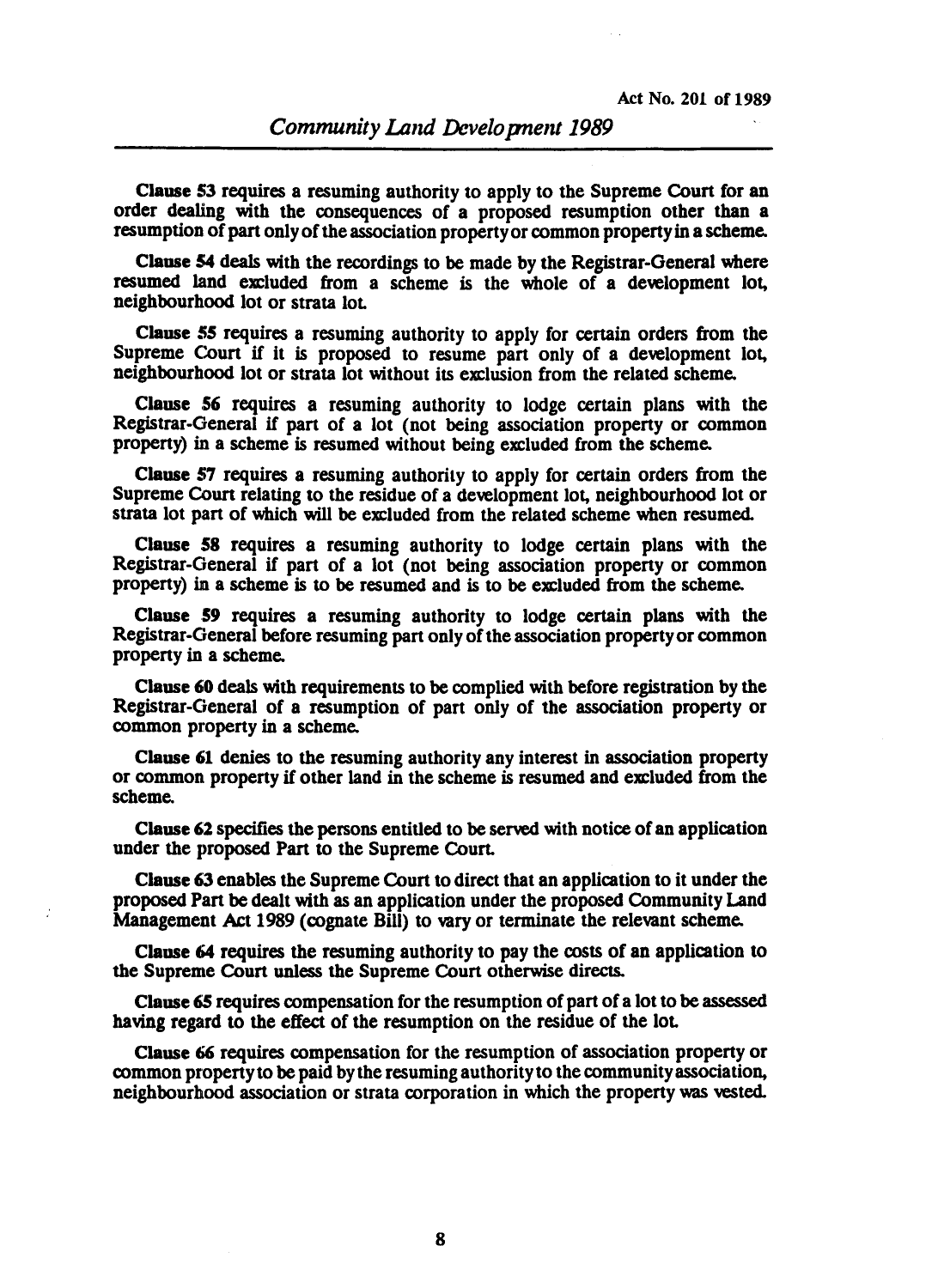Clause 67 deals with the situation that arises when the proposed provisions relating to resumptions are not oomplied with because the resuming authority is not bound by the proposed AcL

Clause 68 deals with the oonsequences of a resumption under which the resumed land is excluded from the relevant scheme.

Clause 69 provides for the continuation within a scheme of land that is not excluded by a notice of resumption and oomprises the whole of the parcel or land that is not association propeny or oommon propeny.

## PART 7 • VARIATION OR TERMINATION OF SCHEME

Clause 70 enables the Supreme Court to vary a development contract for a scheme, or vary or terminate a scheme, if satisfied that completion or continuation of the scheme has become impracticable.

Clause 71 sets out the procedure for an application to the Supreme Court to vary a dewlopment oontract or wry or terminate a scheme.

Clause 72 enables the Registrar-General to terminate a neighbourhood scheme that is not part of a oommunity scheme on the application of the neighbourhood association and the proprietors of the neighbourhood lots.

Clause 73 gives effect to an order of the Registrar-General terminating a neighbourhood scheme.

#### PART 8· GENERAL

Clause 74 gives effect to proposed Schedule 12 providing for transitional matters, panicularly in relation to existing subdivisions.

Clause 75 enables the Governor to make regulations for the purposes of the proposed AcL

#### SCHEDULES

Proposed Schedule 1 sets out the basic requirements for the plans for which provision is made by the proposed AcL

Proposed Schedule 2 sets out the matters for which a development contract must provide but this does not preclude provision for other matters.

Proposed Schedule 3 sets out the matters for which a community or precinct managment statement must provide but this does not preclude provision for other matters.

Proposed Schedule 4 sets out the matters for which a neighbourhood management statement must provide but this does not preclude provision for other matters.

Proposed Schedule 5 specifies certain recordings required to be made by the Registrar-General in relation to association propeny.

Proposed Schedule 6 sets out certain requirements to be complied with for the conversion of a development lot to association property.